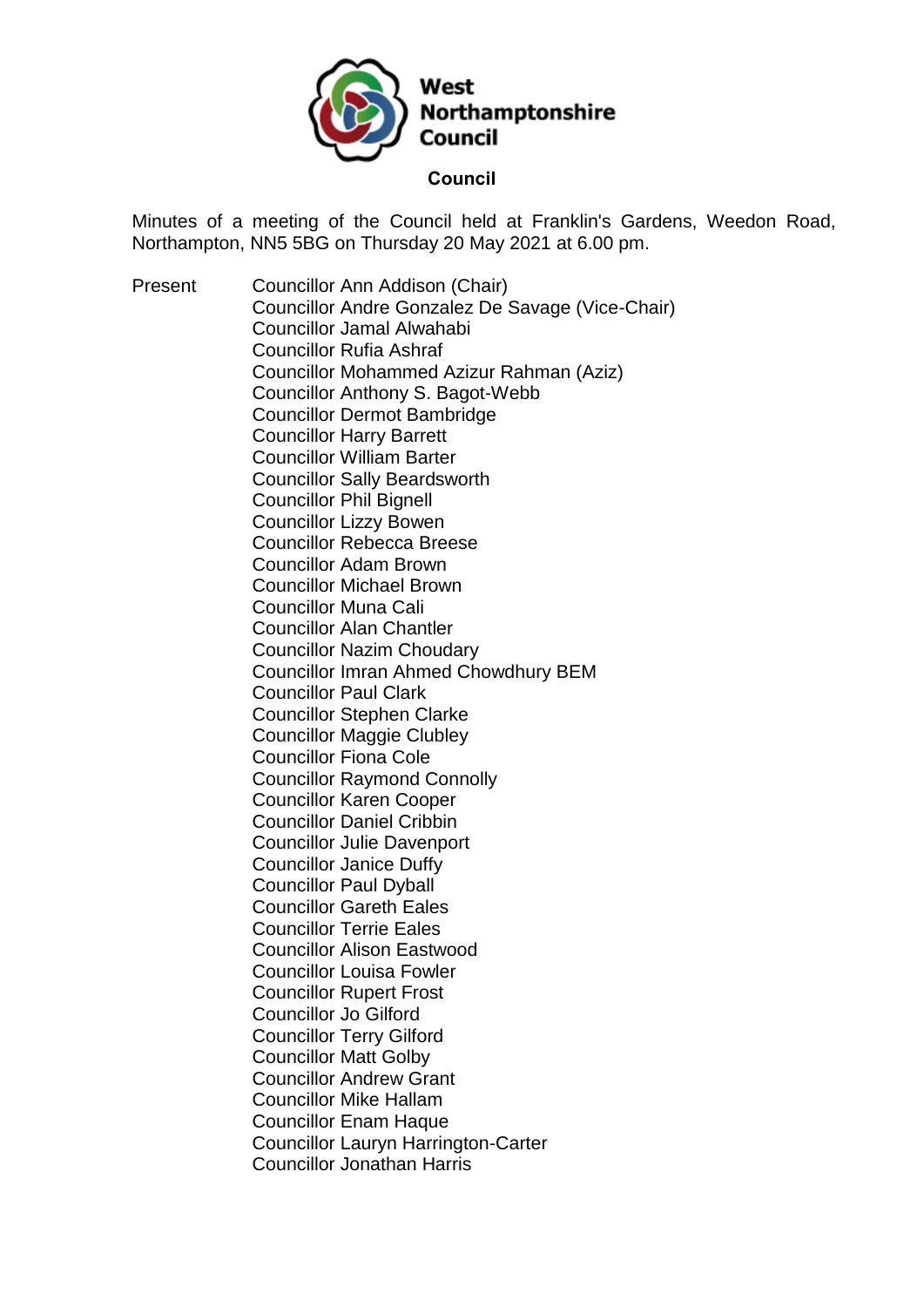Councillor Cheryl Hawes Councillor Rosie Herring Councillor Stephen Hibbert Councillor James Hill Councillor Nigel Hinch Councillor Keith Holland-Delamere Councillor Mark Hughes Councillor Rosie Humphreys Councillor Cecile Irving-Swift Councillor David James Councillor Koulla Jolley Councillor Paul Joyce Councillor Andrew Kilbride Councillor Anna King Councillor Jamie Lane Councillor Phil Larratt Councillor Daniel Marc Lister Councillor Malcolm Longley Councillor Greg Lunn Councillor Charles Manners Councillor Peter Matten Councillor Ian McCord Councillor Dennis Meredith Councillor Colin Morgan Councillor Charles Morton Councillor Jonathan Nunn Councillor Kevin Parker Councillor Suresh Patel Councillor Ken Pritchard Councillor Bob Purser Councillor Wendy Randall Councillor Emma Roberts Councillor Jake Roberts Councillor Sam Rumens Councillor Cathrine Russell Councillor Lisa Samiotis Councillor Brian Sargeant Councillor Sue Sharps Councillor John Shephard Councillor David Smith Councillor Zoe Smith Councillor Richard Solesbury-Timms Councillor Laura Stevenson Councillor Danielle Stone Councillor Nick Sturges-Alex Councillor Walter Tarasiewicz Councillor Mike Warren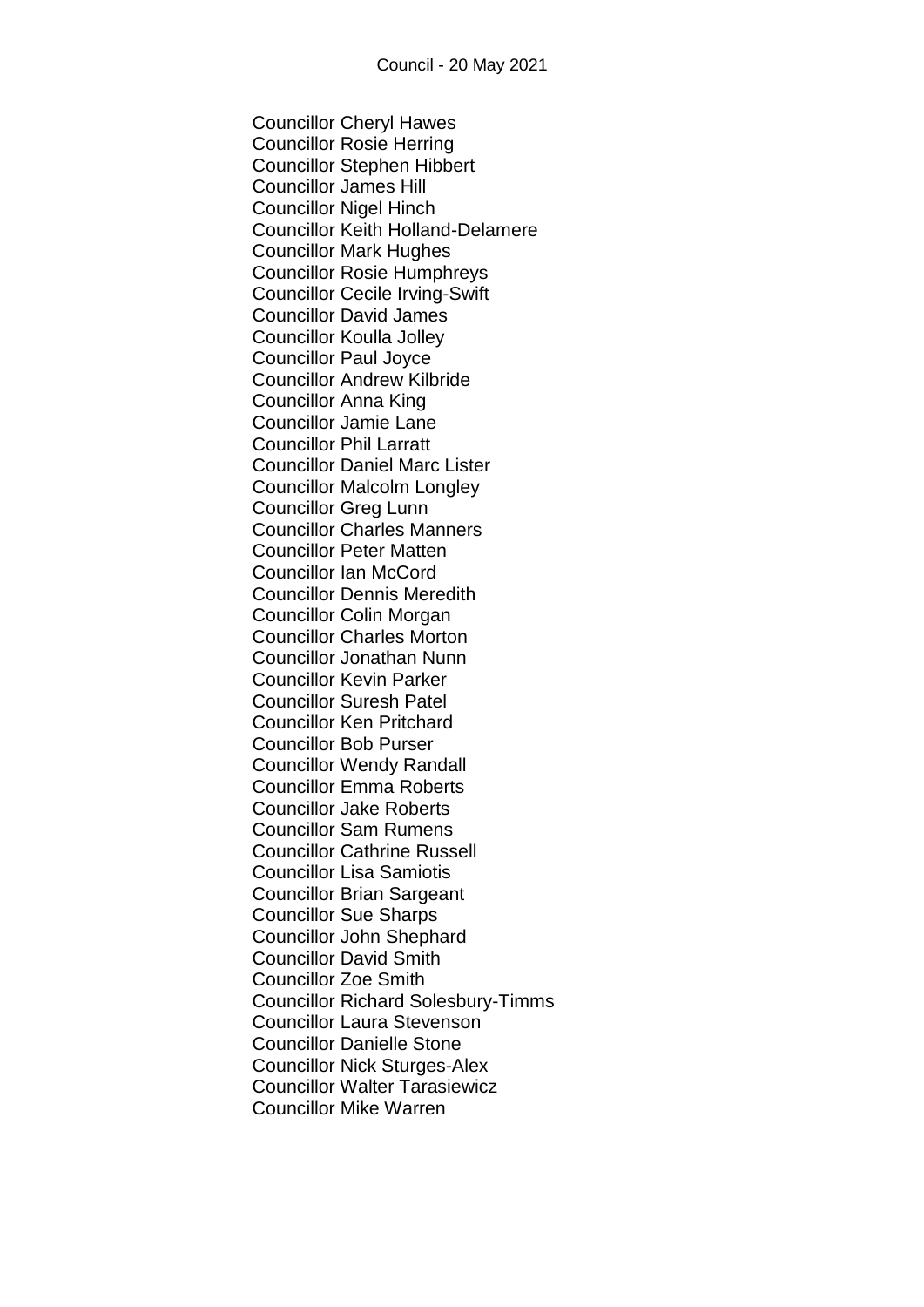| Apologies | <b>Councillor Fiona Baker</b>      |
|-----------|------------------------------------|
| for       | <b>Councillor Pinder Chauhan</b>   |
| Absence:  | <b>Councillor Penelope Flavell</b> |
|           | <b>Councillor Winston Strachan</b> |

#### 1. **Apologies for Absence**

Apologies for absence were received from Councillors Chauhan, Strachan, Baker, Flavell and Stevenson.

### 2. **Declarations of Interest**

None.

### 3. **Election of Chair of West Northamptonshire Council**

Councillor Larratt expressed his thanks to Chris Millar for his contribution as Chair of West Northamptonshire Shadow Authority. He proposed that Councillor Ann Addison be elected Chairman of West Northamptonshire Council.

Councillor Lane seconded the proposition.

Upon a vote, the proposition was Carried.

### **RESOLVED:**

That Councillor Ann Addison be elected Chairman of West Northamptonshire Council for the year 2021-22.

### 4. **Election of Vice-Chair of West Northamptonshire Council**

Councillor Rumens proposed that Councillor Andre Gonzalez De Savage be elected as Vice-Chair of West Northamptonshire Council.

Councillor Kilbride seconded the proposition.

Upon a vote, the proposition was Carried.

### **RESOLVED:**

That Councillor Gonzalez De Savage be elected Vice-Chair of West Northamptonshire Council for the year 2021-22.

#### 5. **Chair's Announcements**

The Chairman announced the sad passing of Alderman Gina Ogden in March 2021. She was a member of Northamptonshire County Council from 1967 to 2013 and at the time of her retirement, was the longest serving councillor in the county and one of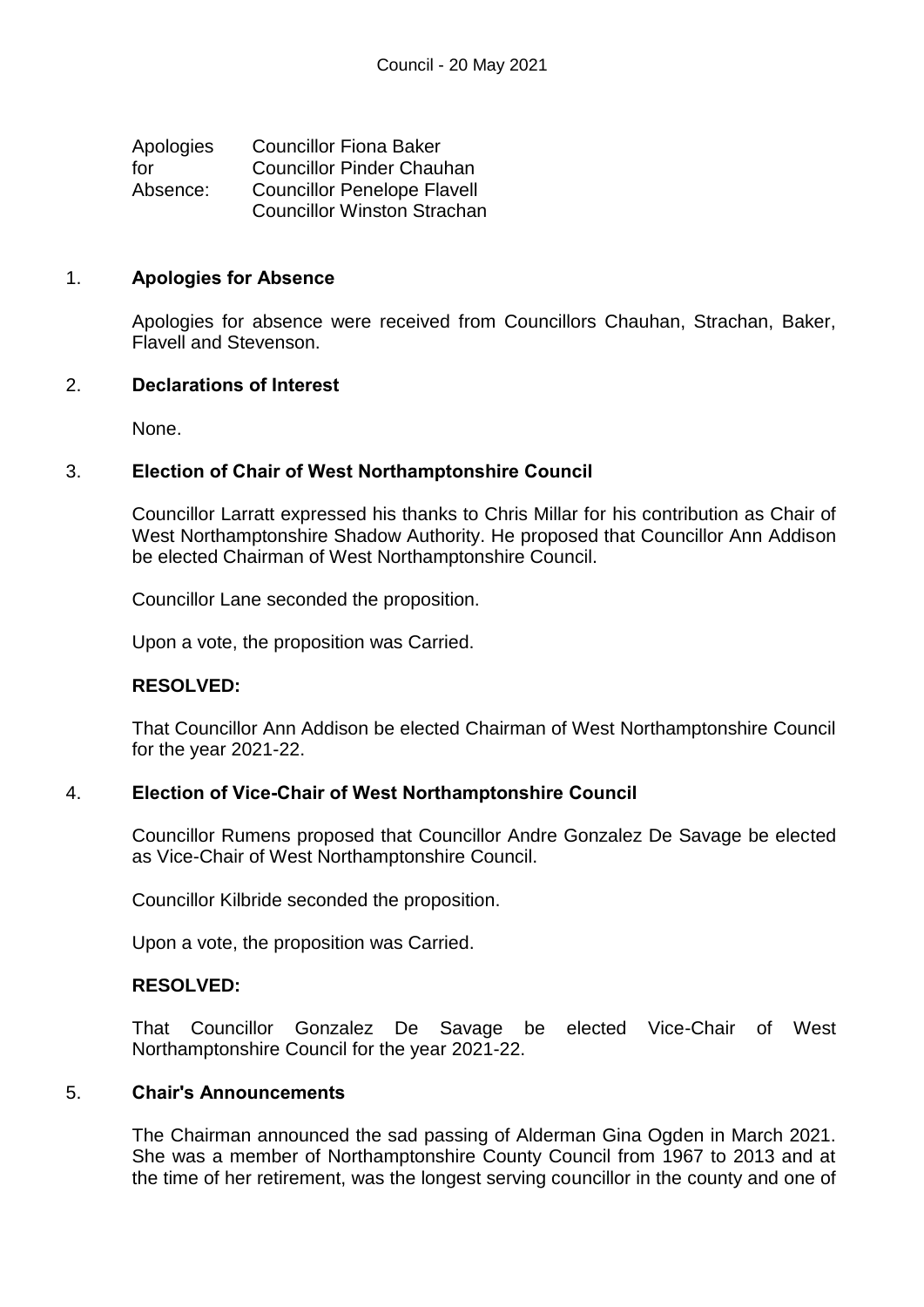the longest serving in the country. Alderman Ogden is survived by her husband Michael, four children, six grandchildren and one great-grandchild.

# 6. **Appointment of Leader of the Council**

Councillor Brown proposed that Councillor Jonathan Nunn be appointed Leader of the Council.

Councillor King seconded the proposition.

Upon a vote, the proposition was Carried.

### **RESOLVED:**

That Councillor Jonathan Nunn be appointed Leader of the Council.

#### 7. **Leader's Announcements**

The Leader congratulated Councillor Addison on her election as Chairman and thanked Councillor McCord for his commitment over the last 12 months as the Leader of West Northamptonshire Shadow Authority. He stated that the new council's success relied on respectful and supportive collaboration between elected members and also wider partners in the public and private sectors. The administration would hold in high regard scrutiny and committees and the Leader thanked members already giving their time and talent to committee work. He noted the creation of Assistant Cabinet Member roles which, whilst not an official part of the council's governance structure and receiving no additional allowance, the positions were given as a result of specialist knowledge in exchange for a firm commitment to support the portfolio area with their time and experience. The Leader confirmed that a motion would be brough to the next full Council meeting to declare, at the earliest opportunity, a climate emergency in line with the predecessor councils.

### 8. **Political Group Leadership, Committee Proportionality and Appointment of Members to Committees and other bodies**

The Chairman advised Council that an up-to-date list of committee appointments had been placed on desks.

The Leader of the Council presented a report which sought to advise of the names of the Leaders and Deputy Leaders of the political groups and to confirm appointments to committee places and additional appointments contained within the report.

Councillor Brown seconded the report.

Councillor G Eales congratulated the Leader on his appointment and expressed his disappointment that there were no opposition members on the Children's Trust and hoped that further discussions would take place in respect of this. He further expressed concern over the Leader managing 2 portfolios, stating that regeneration should be a focus. Accommodation should be a priority so that sums of money did not continually need to be spent hiring venues for council meetings.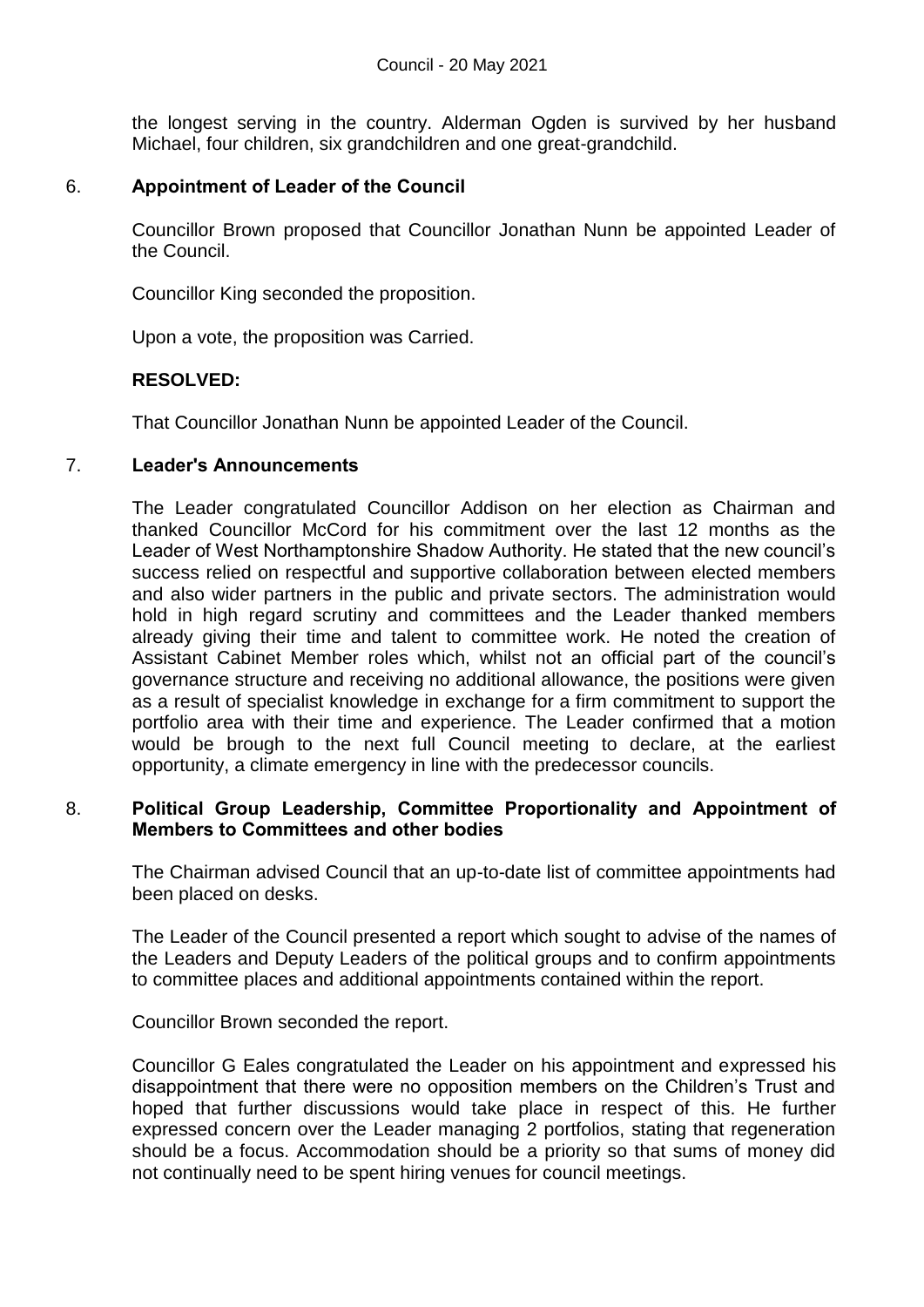Councillor Beardsworth commented that the council must not forget past mistakes to ensure that they would not be made again in the future. She noted the hard work of officers during the pandemic and their work in setting up the new authority and expressed her gratitude in respect of this. She hoped that all members could work together for the benefit of their communities.

Councillor Meredith congratulated the Leader on his appointment and also expressed disappointment that there were no opposition members on the Children's Trust; he believed that backbench councillors should have been given the opportunity to be on the Trust. Councillor Meredith also stated his concern that there were no councillors on the Corporate Parenting Board.

Councillor Nunn commented that constitutional matters prevented opposition members from sitting on the Children's Board but asked members to judge him on what he had done recently to try to make it happen and hoped that all councillors were comfortable with what the Children's Trust was doing presently. Regular meetings with opposition members in respect of the Children's Trust had been agreed. The Leader advised of more work around the Cabinet but gave his assurance that Economic Regeneration and Development would not be a "poor relation".

In response to a question around opposition membership on the South Northamptonshire Local Area Planning Committee, the Monitoring Officer advised that this seat would rotate annually between the Liberal Democrat Group and Independent councillors, with the Liberal Democrats taking the seat for 2021-22.

Upon a vote, the recommendations contained within the report were agreed.

# **RESOLVED:**

Council:

- i) Received the names of the Leaders and Deputy Leaders of the political groups as set out at Appendix A of the report.
- ii) Agreed to constitute and decide on the allocation of places on committees between the political groups in accordance with the political balance requirements of the Local Government and Housing Act 1989, as set out at paragraph 3.11.1 of the report.
- iii) Agreed to appoint Members to the various Committees as set out at Appendix A of the report.
- iv) Agreed to appoint Members to the various joint Committees as set out at Appendix A of the report.
- v) Agreed that the appointments to the Local Area Planning Committees are not politically balanced as they fall within the political balance exemption for area committees; but should reflect the political makeup of the relevant area.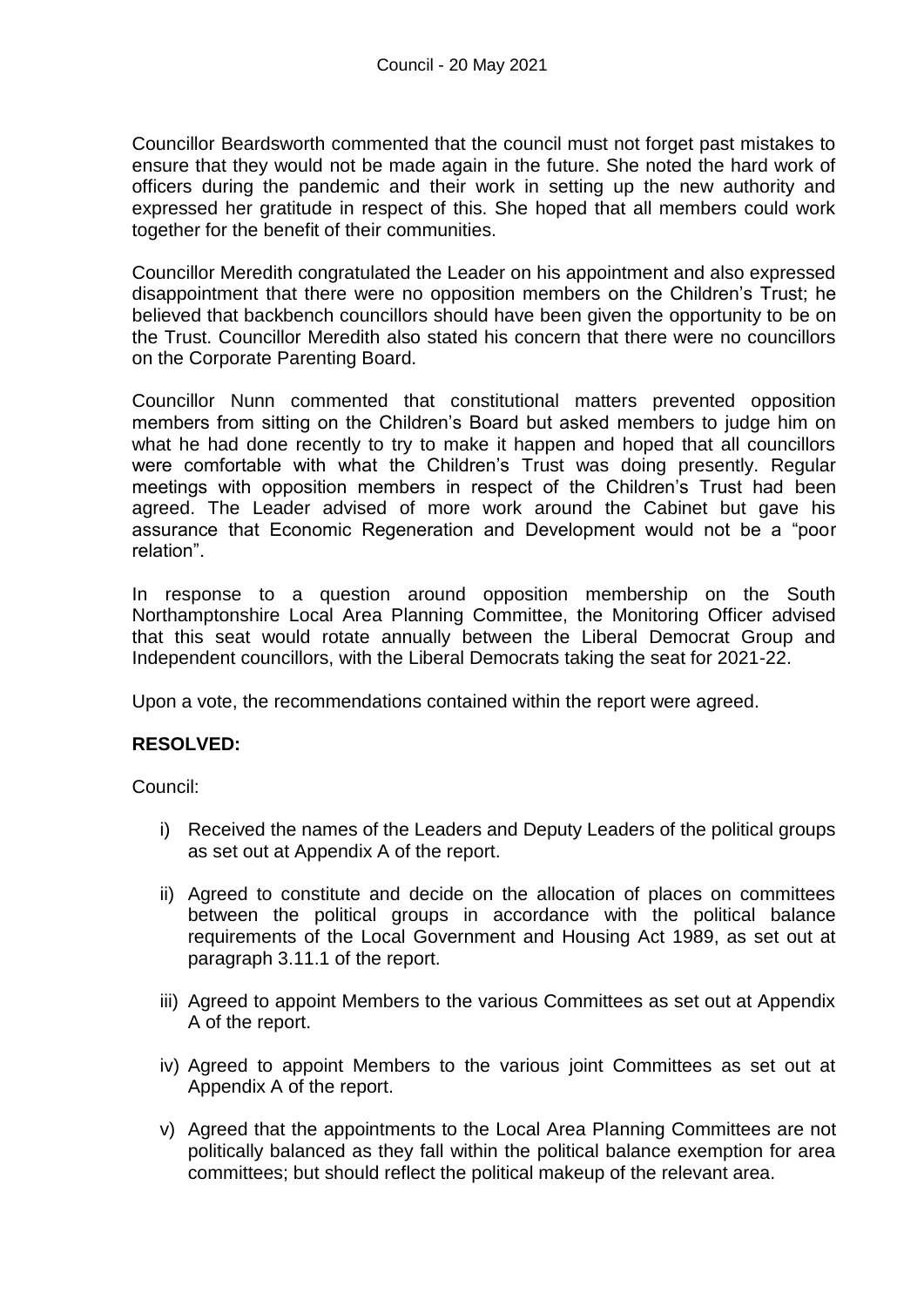- vi) Agreed that, the appointment to outside bodies is delegated to the Chief Executive, West Northamptonshire Council.
- vii) Confirmed the appointment of Committee Chairs, Deputy Chairs and members.

viii)Noted the members of the Executive set out at Appendix A of the report.

#### 9. **Calendar of Meetings**

Councillor Patel presented a report which sought Council's approval of the calendar of meetings for the year 2021-2022

Councillor Chowdhury seconded the report.

Councillor Shephard commented that, despite the reference to 6pm in the report and in the calendar, there was no reference to timings within the Constitution and hoped that there would be no impediment for daytime meetings if it was required.

Councillor McCord advised that similar wording was included within the Constitution; alternative committee start times would be at the Chair's discretion.

Councillor J Gilford noted that the Council was striving to be open and transparent; daytime meetings would be a barrier towards this since most members of the public would struggle to attend them.

Upon a vote, the recommendations within the report were agreed.

### **RESOLVED:**

That the calendar of meetings for 2021/22 is approved.

### 10. **West Northamptonshire Council Constitution**

Councillor Brown presented a report which sought amendments to the constitution to enable decisions to be made which would be necessary for the delivery of services; and to identify the need for a further Constitutional review by the Democracy and Standards Committee to consider wider improvements to the Constitution.

Councillor Brown noted 2 alterations following publication of the report: the removal of paragraph 2.1.4 and to alter paragraph 2.1.5 to read "a further review of the Constitution and Member-Officer Protocol be carried out by the Democracy and Standards Committee and referred to a future meeting of the Council."

Councillor Nunn seconded the report.

Councillor Beardsworth stated her agreement with regular constitutional reviews.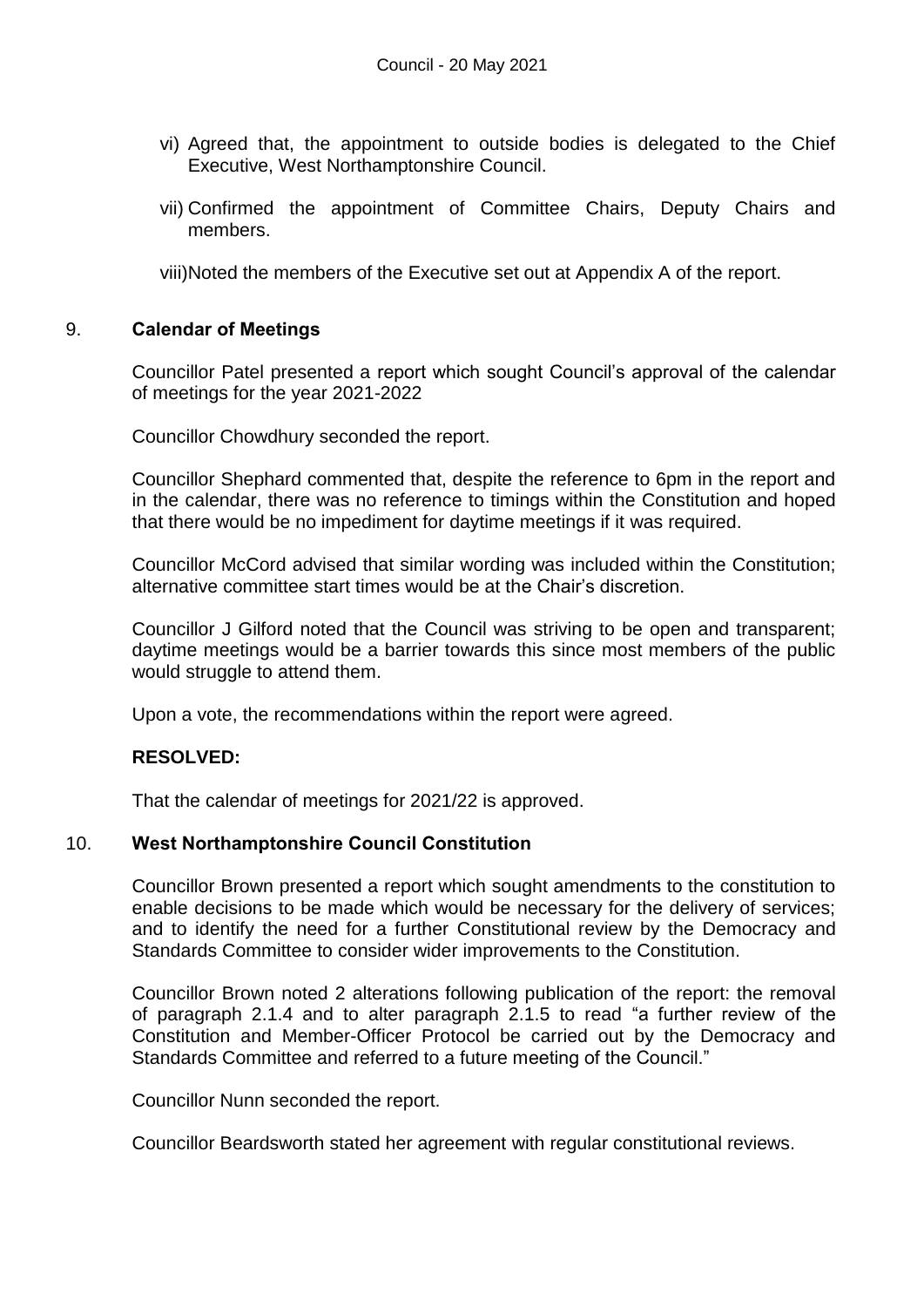Councillor Chantler voiced his support with the proposed amendment and expressed disappointment with the Member Enquiry service; he had been waiting a week for a response to an enquiry.

Councillor McCord supported the recommendations and welcomed a future review of the Constitution; however, he took issue with the vagueness of some parts, specifically around the definition of a Key Decision and "timely" in relation to member enquiries.

Councillor Roberts noted that she had made 5 enquiries to the Member Enquiry service so far and had received prompt responses to all.

Councillor Brown commented that Councillor Beardsworth was a valued member of the Constitution Task & Finish group and encouraged all members of the Democracy and Standards Committee to raise any issues regarding the Constitution that they felt needed reviewing. Members' experiences so far were useful in respect of the Member Enquiry service and highlighted the need for a review and noted, in relation to Councillor McCord's comment, that the Democracy & Standards Committee would set the SLAs that members deemed appropriate.

Upon a vote, the recommendations as altered were agreed.

### **RESOLVED:**

Council agreed that:

- 1.2.1 The changes to the Constitution already made by the Monitoring Officer under her delegated power be noted;
- 2.1.2 The proposed changes to the Constitution set out in Appendix 1 of the report be agreed;
- 2.1.3 Delegated power be granted to the Monitoring Officer to amend the Constitution to give effect to the agreements for joint arrangements with LGSS (Cambridgeshire, Bedford, Milton Keynes) Northampton Partnership Homes and North Northamptonshire Council.
- 2.1.4 A further review of the Constitution and Member Officer Protocol be carried out by the Democracy and Standards Committee and referred to a future meeting of Council.

### 11. **Ashton Neighbourhood Plan**

Councillor Breese presented a report which sought Council's consideration of the outcome of the Referendum on the Ashton Neighbourhood Plan and to formally 'make' the Neighbourhood Plan.

Councillor Clarke seconded the report.